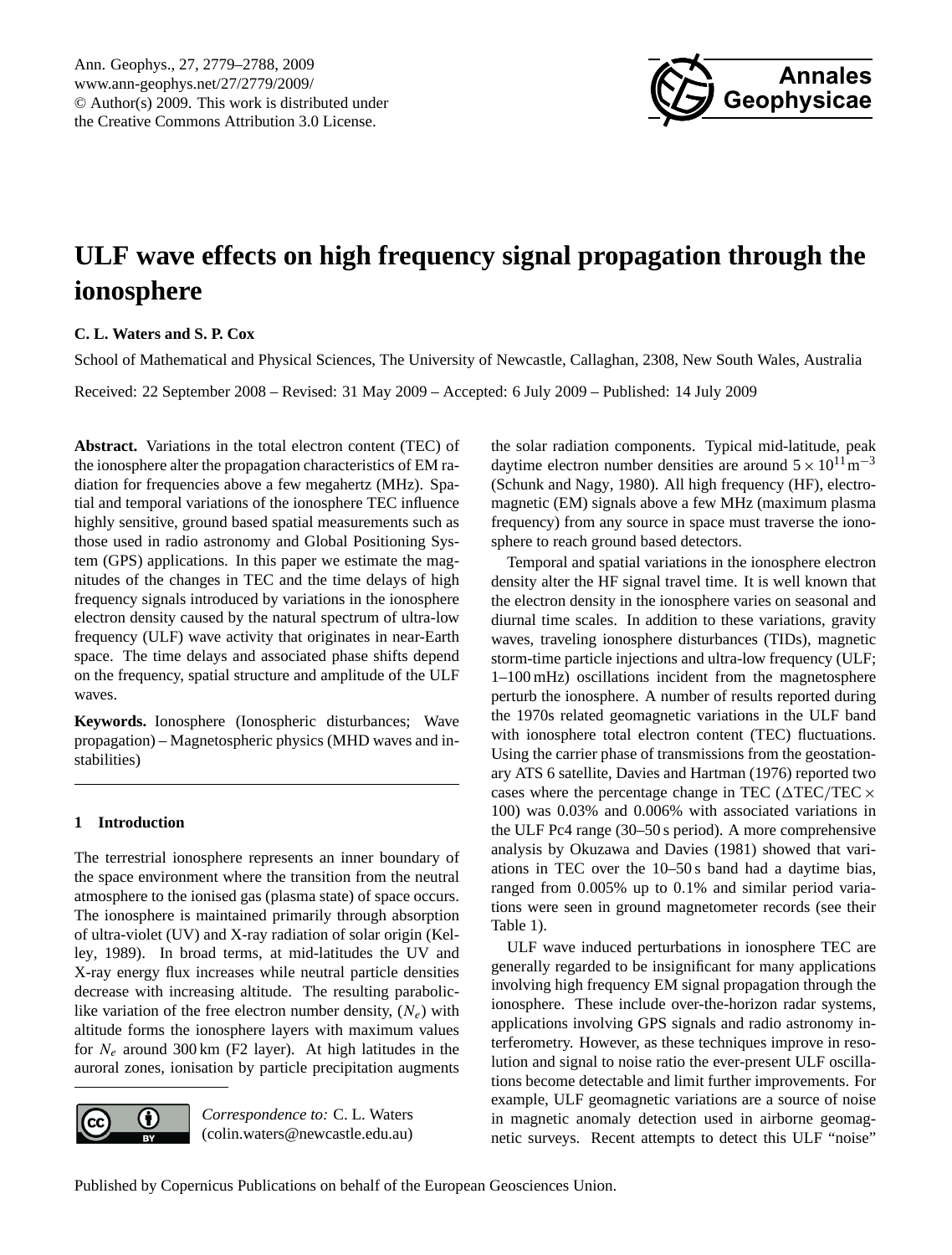using GPS measurements have shown changes in TEC units  $(1 \text{TECU=1} \times 10^{16} e^- m^2)$  up to a factor of 0.1 associated with geomagnetic variations in the Pc3 band (10–45 s period) [\(Skone,](#page-8-4) [2008\)](#page-8-4).

In radio astronomy, the Murchison Widefield Array (MWA) in Australia and the LOw Frequency ARray (LO-FAR) (e.g., [Bastian,](#page-7-0) [2004\)](#page-7-0) in Europe are new generation telescopes that operate over the 70–300 MHz band and are regarded as technology "demonstrators" for the Square Kilometre Array (SKA) (e.g., [Carilli and Rawlings,](#page-8-5) [2004\)](#page-8-5). These instruments consist of spatial antenna arrays that provide improved resolution using interferometry methods (e.g., [Pawsey and Bracewell,](#page-8-6) [1956\)](#page-8-6). The LOFAR is sensitive to variations in TEC less than a fraction of a percent [\(Kassim](#page-8-7) [et al.,](#page-8-7) [1993\)](#page-8-7). Horizontal gradients of 0.1% TEC per km produce 1 radian differential phase over a 10 km baseline. Using LOFAR to detect ionosphere disturbances and waves has also been discussed by [Gaussiran et al.](#page-8-8) [\(2004\)](#page-8-8) while TEC data obtained from GPS receivers will assist in the calibration of the MWA. The MWA antenna network has a maximum baseline around 3 km while the SKA has planned baselines over 3000 km. The performance of these instruments depends on the quality of data obtained during calibration cycles and a large amount of research has focussed on removing effects related to ionosphere disturbances (e.g., [Thompson et al.,](#page-8-9) [2001;](#page-8-9) [Erickson et al.,](#page-8-10) [2001\)](#page-8-10).

For large spatial antenna arrays the received signals traverse the ionosphere at different locations and may also have different slant angles. A differential phase (phase difference) arises when the TEC differs along the different signal traversal paths. Radio telescope antenna arrays that depend on interferometry techniques need to calibrate out relative phase differences at each antenna caused by spatial variations in the ionosphere TEC [\(Hinder and Ryle,](#page-8-11) [1971\)](#page-8-11). GPS methods use the phase information from the L1 (1575.42 MHZ) and L2 (1227.60 MHz) frequencies and details of GPS based methods for estimating TEC are readily available (e.g., [Er](#page-8-10)[ickson et al.,](#page-8-10) [2001\)](#page-8-10). In this paper we use recent results from ULF wave research to provide estimates of the changes in TEC due to Pc3–4 activity in the ionosphere to inform GPS applications and we present differential phase estimates expected from ULF wave activity over ULF spatial scale sizes for radio astronomy relevant signals.

## **2 ULF waves and the ionosphere**

The near-Earth space environment extends from the ionosphere into the plasmasphere and magnetosphere. Beyond this, the solar magnetic field and solar wind dominate the dynamics. The composition and dynamics of the ionosphere are known to be directly influenced by solar radiation. There are less direct processes that produce electric fields in the ionosphere that also alter the electron density, including ULF waves. The interaction between the solar wind and magnetosphere provides a rich source for ULF wave energy and the properties of ULF perturbations that propagate through a magnetised plasma were derived by Hannes Alfvén (Alfvén and Fälthammar, [1963\)](#page-7-1). In most of the magnetosphere the plasma is regarded as "cold" (10 eV or less) and the two relevant ULF Alfvén waves are the fast or compressional mode and the transverse or shear Alfvén mode. These two wave modes can exhibit quite different spatial structures resulting in a range of differential phases across a spatial antenna array.

Energy from ULF wave activity is always present in the magnetosphere and its inner boundary, the ionosphere. Understanding the generation and energy propagation pathways and processes of ULF waves in the magnetosphere has been an active research field since the 1950s as in-situ measurements became available. Examples of reviews of ULF wave research may be found in [Orr](#page-8-12) [\(1973\)](#page-8-12), [Yumoto](#page-9-0) [\(1985\)](#page-9-0), [Taka](#page-8-13)[hashi](#page-8-13) [\(1991\)](#page-8-13), [Allan and Poulter](#page-7-2) [\(1992\)](#page-7-2), and [Takahashi et al.](#page-8-14) [\(2006\)](#page-8-14). From these efforts, we know that ULF wave amplitudes vary with the frequency of oscillation, latitude of detection on Earth, wave mode, interplanetary magnetic field properties and geomagnetic activity. Historically, ULF wave properties have been deduced from ground-based magnetometer array time series, supplemented by magnetic perturbation measurements from various spacecraft. While other instruments such as HF radars, Doppler sounders, electric field and particle detectors now provide important ULF wave information, extensive magnetometer arrays are still the major data source for ULF wave research. Limitations and advantages of various ULF wave detection instrumentation is related to the spatial scale size of the perturbation and will be discussed in this paper in due course.

The McIlwain number [\(McIlwain,](#page-8-15) [1961\)](#page-8-15), L, is used to identify the latitude in ULF wave research. The L parameter is defined by the distance in Earth radii from the Earth centre to the equatorial crossing location in space of a given geomagnetic field line. For example, the present SKA proposal is to locate the array at low latitudes either in South Africa or Australia in radio quiet areas. The location of the MWA and the proposed centre of the SKA in Australia is 38.6° south (geomagnetic latitude) with L=1.6. Additional antennae in the SKA may be located at latitudes as high as  $L=2.5$  and 3500 km away on the east coast of the continent. The centre core for LOFAR in the Netherlands is around L=2.4.

The amplitude and spectral content of ULF waves recorded on the ground are related to the latitude due to properties of the shear Alfvén mode which forms field line resonances (FLRs). Basically, the direction of energy propagation for the shear Alfvén mode is along the geomagnetic field in space where reflection at the north and south ionospheres yield resonant structures analagous to a stretched string [\(Sug](#page-8-16)[iura and Wilson,](#page-8-16) [1964;](#page-8-16) [Cummings et al.,](#page-8-17) [1969\)](#page-8-17). The ULF resonant frequencies and associated enhanced amplitudes depend on the geomagnetic field strength, plasma mass loading and geomagnetic field line length. Higher frequencies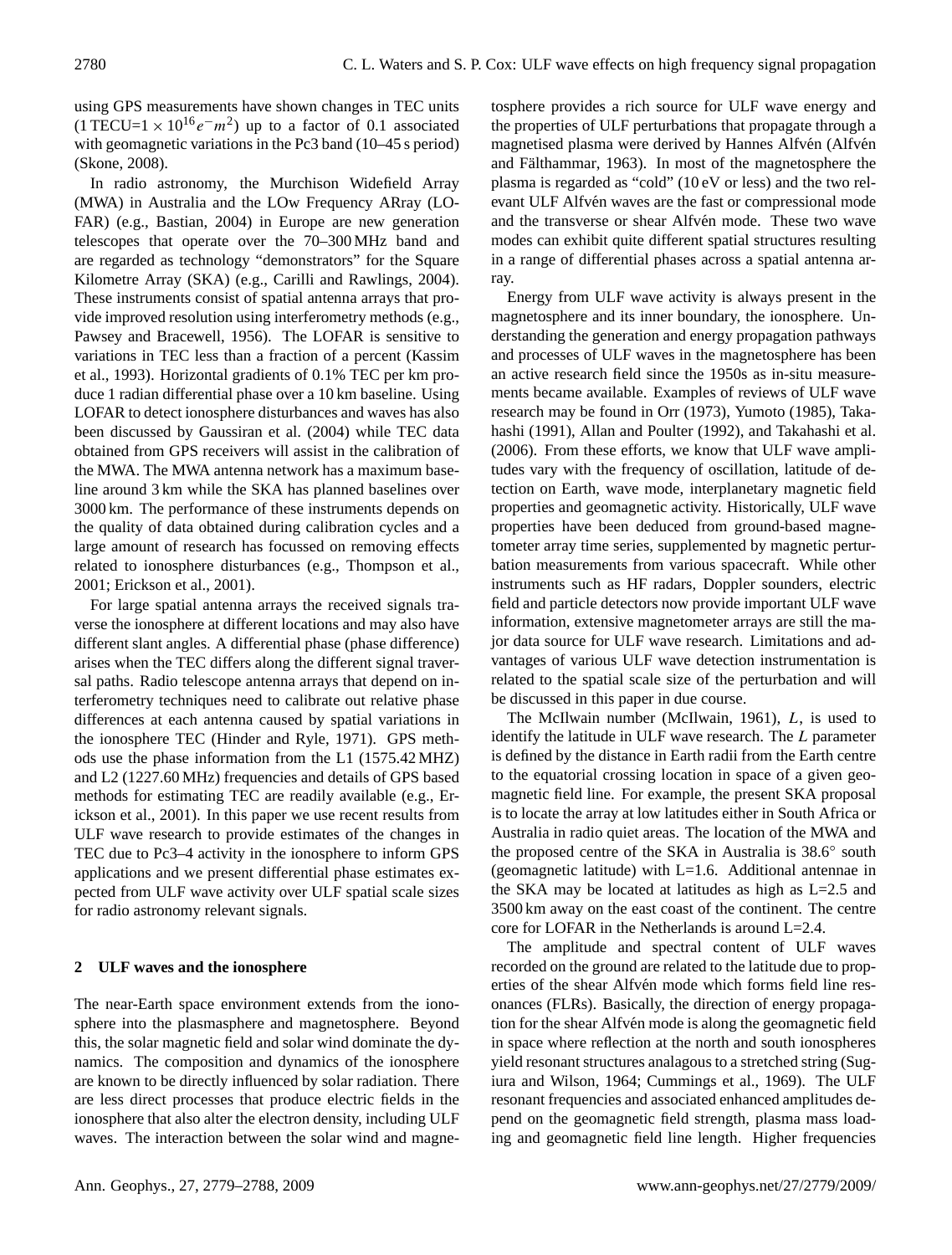are favoured at lower latitudes. Typical FLR frequencies at L=1.8 are around 50 mHz while FLRs at L=2.8 often contain multiple harmonics with the fundamental around 10 to 15 mHz [\(Waters et al.,](#page-9-1) [1991a\)](#page-9-1).

Fluctuations in TEC associated with properties of ULF waves have been known for some time [\(Rishbeth and Gar](#page-8-18)[riott,](#page-8-18) [1964;](#page-8-18) [Davies and Hartman,](#page-8-2) [1976;](#page-8-2) [Okuzawa and Davies,](#page-8-3) [1981\)](#page-8-3) and the possible physical mechanisms were discussed by [Poole and Sutcliffe](#page-8-19) [\(1987\)](#page-8-19). The TEC evaluated along the line between a source  $(S)$  and receiver  $(R)$  is given by

$$
TEC = \int_{S}^{R} N_{e} dz
$$
 (1)

while temporal variations in the TEC are described by [\(Poole](#page-8-19) [and Sutcliffe,](#page-8-19) [1987\)](#page-8-19)

$$
\frac{\partial \text{TEC}}{\partial t} = \int_{S}^{R} \frac{\partial N_e}{\partial t} dz
$$
 (2)

with the electron continuity equation [\(Rishbeth and Garriott,](#page-8-20) [1969\)](#page-8-20)

<span id="page-2-0"></span>
$$
\frac{\partial N_e}{\partial t} = q - l - \mathbf{v} \cdot \nabla N_e - N_e \nabla \cdot \mathbf{v}
$$
 (3)

where *q* and *l* are the electron production and loss rates respectively and **v** is the plasma velocity from the ULF perturbation. Assuming *q* and *l* are negligible (or equal) then the variations in TEC arise from the remaining advection and divergence terms in Eq. [\(3\)](#page-2-0).

Variations in TEC along the signal path introduce time/phase delays for high frequency EM wave propagation through the ionosphere. These may be estimated from the resulting perturbations in the refractive index using the usual Appleton-Hartree relations (e.g., [Stix,](#page-8-21) [1962\)](#page-8-21)

$$
n^{2} = 1 - \frac{X}{1 - iZ - \left(\frac{Y_{T}^{2}}{2(1 - X - iZ)}\right) \pm \left(\frac{Y_{T}^{4}}{4(1 - X - iZ)^{2}} + Y_{L}^{2}\right)^{1/2}}
$$
(4)

for  $X = \frac{\omega_N^2}{\omega^2}$ ,  $Y_L = \frac{\omega_B \cos \theta}{\omega}$ ,  $Y_T = \frac{\omega_B \sin \theta}{\omega}$ ,  $Z = \frac{v}{\omega}$ ,  $\omega_N = \frac{N_e e^2}{\epsilon_0 m_e}$  $\frac{N_e e^-}{\epsilon_0 m_e},$  $\omega_B = \frac{eB_0}{m_e}$ . The refractive index, *n*, depends on  $\theta$ , the angle between the HF wave propagation direction and the geomagnetic field  $(B_0)$ , *v*, the electron collision frequency,  $\omega_N$ , the plasma frequency and  $\omega_B$ , the electron gyro-frequency.

The link between TEC variations and ULF waves is through the plasma velocity in Eq. [\(3\)](#page-2-0). However, measurements of ULF waves are most commonly obtained using ground magnetometer data. We therefore require a way to obtain the ULF wave fields throughout the ionosphere from the ground level ULF magnetic field data. This has recently become possible through the development of ULF wave models that allow for the geomagnetic dip angles and both shear and fast Alfvén mode incident waves at low latitudes [\(Sciffer and Waters,](#page-8-22) [2002;](#page-8-22) [Sciffer et al.,](#page-8-23) [2005\)](#page-8-23).

Consider a coordinate system where  $X$  is northward,  $Y$  is westward and Z is radially outward from the surface of the Earth. The geomagnetic field,  $\mathbf{B}_0$ , lies in the XZ plane at an angle, I to the horizontal (see Fig. 1 of Sciffer and Waters, 2002). ULF wave energy is described as an electromagnetic disturbance and the relevant Maxwell equations are

$$
\nabla \times \mathbf{E} = -\frac{\partial \mathbf{B}}{\partial t}
$$
 (5)

$$
\nabla \times \mathbf{H} = \mathbf{J} + \frac{\partial \mathbf{D}}{\partial \mathbf{t}} \tag{6}
$$

where the current density, **J** and magnetic flux density, **B** are given by

$$
\mathbf{J} = \bar{\sigma} \mathbf{E} \tag{7}
$$

$$
\mathbf{B} = \mu \mathbf{H} \tag{8}
$$

For zero background electric field,  $(\mathbf{E}_0 = 0)$  the zero and first order perturbation fields are

$$
\mathbf{B} = \boldsymbol{B}_0 + \mathbf{b} = (\boldsymbol{B}_0 \cos(\mathbf{I}), \boldsymbol{0}, \boldsymbol{B}_0 \sin(\mathbf{I})) + (\boldsymbol{b}_\mathbf{x}, \boldsymbol{b}_\mathbf{y}, \boldsymbol{b}_\mathbf{z})
$$
(9)

$$
\mathbf{E} = \mathbf{e} = (\mathbf{e}_{\mathbf{x}}, \mathbf{e}_{\mathbf{y}}, \mathbf{e}_{\mathbf{z}}) \tag{10}
$$

Assuming ULF wave fields with horizontal spatial and time dependence of the form  $e^{i(k_x x + k_y y - \omega t)}$ , the governing equations are

<span id="page-2-1"></span>
$$
\frac{\partial \boldsymbol{e}_x}{\partial z} = -\frac{i k_x \epsilon_{31}}{\epsilon_{33}} \boldsymbol{e}_x - \frac{i k_x \epsilon_{32}}{\epsilon_{33}} \boldsymbol{e}_y + \frac{i k_x k_y c^2}{\epsilon_{33} \omega} b_x + i \left(\omega - \frac{k_x^2 c^2}{\epsilon_{33} \omega}\right) b_y \ (11)
$$

$$
\frac{\partial e_y}{\partial z} = -\frac{ik_y \epsilon_{31}}{\epsilon_{33}} e_x - \frac{ik_y \epsilon_{32}}{\epsilon_{33}} e_y - i \left( \omega - \frac{k_y^2 c^2}{\epsilon_{33} \omega} \right) b_x - \frac{ik_x k_y c^2}{\epsilon_{33} \omega} b_y \tag{12}
$$

$$
\frac{\partial b_x}{\partial z} = -i \left[ \frac{k_x k_y}{\omega} + \frac{\omega}{c^2} \left( \epsilon_{21} - \frac{\epsilon_{23} \epsilon_{31}}{\epsilon_{33}} \right) \right] e_x
$$
  
+ 
$$
+i \left[ \frac{k_x^2}{\omega} - \frac{\omega}{c^2} \left( \epsilon_{22} - \frac{\epsilon_{23} \epsilon_{32}}{\epsilon_{33}} \right) \right] e_y - \frac{ik_y \epsilon_{23}}{\epsilon_{33}} b_x
$$
  
+ 
$$
\frac{ik_x \epsilon_{23}}{\epsilon_{33}} b_y
$$
(13)

<span id="page-2-2"></span>
$$
\frac{\partial b_y}{\partial z} = -i \left[ \frac{k_y^2}{\omega} - \frac{\omega}{c^2} \left( \epsilon_{11} - \frac{\epsilon_{13} \epsilon_{31}}{\epsilon_{33}} \right) \right] e_x
$$
  
+ 
$$
+i \left[ \frac{k_x k_y}{\omega} + \frac{\omega}{c^2} \left( \epsilon_{12} - \frac{\epsilon_{13} \epsilon_{32}}{\epsilon_{33}} \right) \right] e_y + \frac{i k_y \epsilon_{13}}{\epsilon_{33}} b_x
$$

$$
- \frac{i k_x \epsilon_{13}}{\epsilon_{33}} b_y
$$
(14)

The  $\epsilon_{ij}$  are elements of the dielectric tensor,  $\bar{\epsilon}$ , which is related to the conductivity tensor,  $\bar{\sigma}$ , by [\(Zhang and Cole,](#page-9-2) [1994\)](#page-9-2)

$$
\bar{\epsilon} = \bar{I} + \frac{i}{\epsilon_0 \omega} \bar{\sigma} \tag{15}
$$

The elements of the conductivity tensor are functions of altitude and were computed according to the expressions in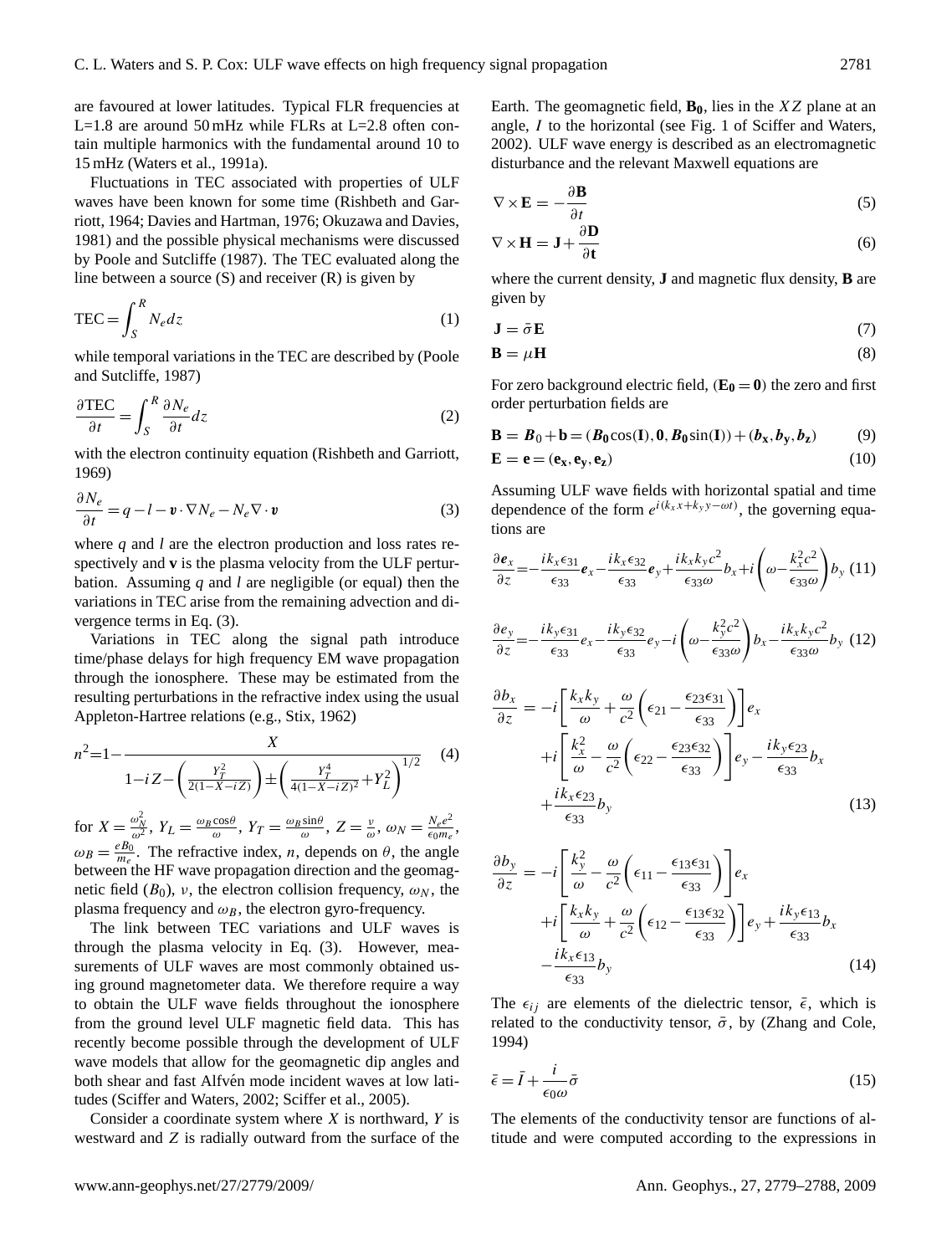

<span id="page-3-0"></span>**Fig. 1.** ULF wave fields at L=1.6 for local midday summer. The solid lines are the X (north-south), the dotted lines are the Y (eastwest) and the dashed lines are the Z (vertical) ULF field components. The values for the ULF wave model were  $f = 50$  mHz,  $k_x = 3.5 \times 10^{-6} \text{m}^{-1}$ ,  $k_y = 7.0 \times 10^{-7} \text{m}^{-1}$  with an incident shear Alfvén mode at 1000 km altitude.

[Prince and Bostick](#page-8-24) [\(1964\)](#page-8-24). Equations [\(11\)](#page-2-1) to [\(14\)](#page-2-2) represent a system of four, first order differential equations. To complete the set, the  $e_z$  and  $b_z$  ULF wave components are

$$
e_z = -\frac{\epsilon_{31}}{\epsilon_{33}}e_x - \frac{\epsilon_{32}}{\epsilon_{33}}e_y + \frac{k_y c^2}{\epsilon_{33}\omega}b_x - \frac{k_x c^2}{\epsilon_{33}\omega}b_y \tag{16}
$$

$$
b_z = -\frac{k_y}{\omega} e_x + \frac{k_x}{\omega} e_y \tag{17}
$$

and we require four boundary conditions to solve the system. Two of the boundary conditions are specified at the ground. We assume the Earth is a uniform, homogeneous conductor of finite conductivity. The ULF waves decay in amplitude in this medium and are described by

$$
\frac{\partial e_x}{\partial z} - \gamma \left( \sigma_g, k_x, k_y, \omega \right) e_x = 0 \tag{18}
$$

$$
\frac{\partial e_y}{\partial z} - \gamma \left( \sigma_g, k_x, k_y, \omega \right) e_y = 0 \tag{19}
$$

where  $\gamma$  specifies the ground to be a uniform medium with conductivity,  $\sigma_{\rm g} = 10^{-2}$  Mho/m. The top boundary was set at 1000 km altitude where ideal magnetohydrodynamic (MHD) conditions were assumed. The model allows for the existence of both the shear Alfvén and fast mode waves up to the top boundary. Details of the derivation for this type of boundary condition are given by [Sciffer et al.](#page-8-23) [\(2005\)](#page-8-23).

Equations [\(11\)](#page-2-1) to [\(14\)](#page-2-2) were solved using a second order finite differencing scheme and the Numerical Algorithms Group (NAG) package FO4ADF. The composition of the atmosphere was calculated from the thermosphere model based on satellite mass spectrometer and ground-based incoherent scatter data (MSISE90) [\(Hedin,](#page-8-25) [1991\)](#page-8-25). The ionosphere composition was obtained using the International Reference Ionosphere (IRI2007) model and **B<sup>0</sup>** was obtained from the International Geomagnetic Reference Field (IGRF-2005).

#### **3 Results**

The geographic coordinates for the proposed site of the main hub of the radio astronomy large antenna array in Western Australia are 26.9◦ S and 116.6◦ E. Representative profiles of the ULF wave fields vertically through the ionosphere for this location (L=1.6) at 12:00 MLT during summer conditions (31 January 2005) are shown in Fig. [1.](#page-3-0) The ULF wave amplitudes have been scaled to give a 5 nT magnitude calculated from the three components of the perturbation magnetic field at the ground, i.e.  $\sqrt{b_{x,g}^2 + b_{y,g}^2 + b_{z,g}^2} = 5$  nT. The horizontal spatial structure of the ULF wave must be specified in the model. The azimuthal (east-west) scale size may be estimated using the m-number defined by [Olson and Rostoker](#page-8-26) [\(1978\)](#page-8-26) as

<span id="page-3-1"></span>
$$
m = \frac{2\pi R_E \Delta \phi}{360 \, S} \cos \lambda \tag{20}
$$

where  $R_E$  is the Earth radius and  $\Delta \phi$  is the measured phase difference between ULF signals detected at two azimuthally spaced locations separated by a distance S km at a colatitude of  $λ$ . Measurements of m-numbers for ULF perturbations at low latitudes from ground magnetometer data have yielded values around 3 to 4 [\(Ostwald et al.,](#page-8-27) [1993\)](#page-8-27). For L=1.6,  $m = 4$  translates to an azimuthal wave number,  $k_y =$  $7.0 \times 10^{-7}$  m<sup>-1</sup>. The north-south spatial structure is complicated by resonance effects (FLRs) that enhances the amplitude and reduces the spatial scale size. One approximation is to treat the resonant profile as a gaussian shaped spectrum of wave numbers and select the peak in this k-space.

For the moment, assume that resonance effects confine the north-south structure by a factor of 5 times the azimuthal structure. The effects of the horizontal spatial structure of ULF waves on the ionosphere TEC are discussed later. For these parameters, the ULF magnetic fields in Fig. [1](#page-3-0) show the characteristic transition from a  $b<sub>y</sub>$  dominant oscillation in the magnetosphere to a  $b_x$  component at the ground. This arises from the ability of the shear Alfvén mode to carry field aligned current in the magnetosphere ( $\nabla \times \mathbf{b} \neq 0$ ) while the neutral atmosphere does not support electric current [\(Hughes,](#page-8-28) [1983\)](#page-8-28). These magnetic field oscillations may be related to values measured using ground magnetometers by the appropriate linear scaling.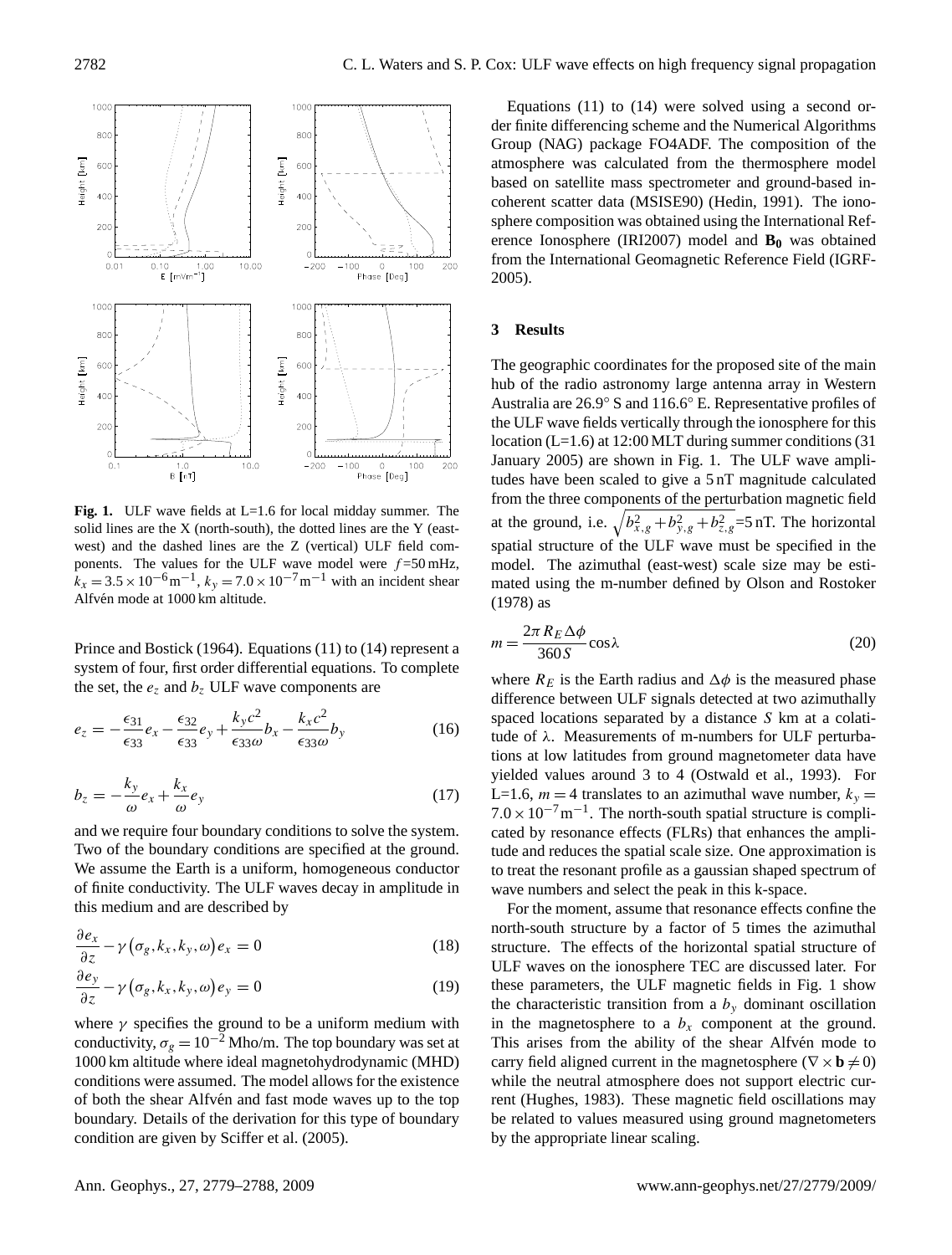The ULF wave fields drive the plasma velocities to give the advection and divergence terms in Eq. [\(3\)](#page-2-0). The advection term describes variations in  $N_e$  from movement of existing ionisation gradients [\(Poole and Sutcliffe,](#page-8-19) [1987\)](#page-8-19). The  $\nabla N_e$  term has horizontal and vertical gradient components. If there are no horizontal gradients then the advection term becomes  $v_z \frac{\partial N_e}{\partial z}$ . If  $N_e$  is zero at both the HF signal receive (ground) and source locations then the integral of  $\frac{\partial N_e}{\partial z}$  over the receive/source path is zero. This is why only the divergence term was used by [Pilipenko and Fedorov](#page-8-29) [\(1995\)](#page-8-29) to estimate changes in TEC from ULF wave activity.

For GPS applications,  $N_e$  is not zero at geostationary heights but it is much smaller than the F layer peak so the advection integral is much smaller than the integrated divergence term. However, there are often horizontal gradients in  $N_e$  and these contribute to the advection term. Large scale horizontal gradients in  $N_e$  occur around sunrise and sunset, at high latitudes due to auroral processes and are associated with the equatorial anomaly. Smaller scale horizontal gradients are known to be produced by other ionosphere disturbances such as TIDs and gravity waves. As pointed out by [Poole and Sutcliffe](#page-8-19) [\(1987\)](#page-8-19), horizontal gradient contributions from the advection term are comparable with the divergence term for Pc3–4 ULF induced TEC variations of 0.1% change in TEC per km, estimated using a ULF horizontal electric field of 1mVm−<sup>1</sup> in the direction of the maximum gradient.

For a 70 MHz signal propagating vertically through the ionosphere, the associated differential phase horizontally across the ULF perturbation structure for the parameters in Fig. [1,](#page-3-0) from the divergence term only is 8◦ . However, this value may be much larger depending on the parameters of the ULF disturbance and properties of  $N_e$ . There are a number of assumptions that have been used in the literature for estimating ULF wave fields from the magnetosphere to the ground. Many assume vertical geomagnetic fields, electrostatic ionosphere reflection physics and only shear Alfven mode incident waves into the system. ULF waves interact with the anisotropic ionosphere plasma and produce fast mode oscillations, the source of plasma compression and the main process identified by [Poole and Sutcliffe](#page-8-19) [\(1987\)](#page-8-19) in the divergence term of Eq. [\(3\)](#page-2-0). A full analysis of the parameters that determine ULF mode conversion has recently been discussed by [Sciffer et al.](#page-8-23) [\(2005\)](#page-8-23). The geomagnetic dip angle, wave frequency, spatial scale and ULF wave mode mix all contribute to the final wave structure and this is the first application of this improved ULF wave model to the estimation of associated TEC perturbations.

The first parameter we consider is the ULF wave mode mix. Figure [1](#page-3-0) shows the ULF fields for an incident shear Alfvén mode only, a common assumption in the literature that is argued on the basis of choosing the FLR frequency. However, FLRs are regularly observed over all latitudes greater than  $L \approx 1.3$  and persist throughout the whole daytime and therefore require energy input to sustain oscillation.



<span id="page-4-0"></span>**Fig. 2.** ULF wave fields at L=2.4 for local midday winter (North Hemisphere). The solid lines are the X (north-south), the dotted lines are the Y (east-west) and the dashed lines are the Z (vertical) ULF field components. The parameters for the ULF wave model were  $f = 15 \text{ mHz}, k_x = 3.5 \times 10^{-6} \text{m}^{-1}, k_y = 7.0 \times 10^{-7} \text{m}^{-1}$  with an incident shear Alfvén mode at 1000 km altitude.

This energy comes from coupling with fast mode waves and so we expect some mix of the two ULF modes, even at the FLR frequency. Results from the ULF model for the same parameters as Fig. [1](#page-3-0) but with the ULF input wave mode mix at 80% shear Alfvén and 20% fast mode increases the associated differential phase to 20◦ and 0.016% change in TEC.

Moving now to the Northern Hemisphere, the LOFAR centre is located in the Netherlands near 53◦ geographic latitude ( $L=2.4$ ). This higher latitude supports lower ULF first harmonic (fundamental) FLRs around 15 mHz. The ULF wave fields for a 100% incident shear Alfven, 15 mHz oscillation are shown in Fig. [2](#page-4-0) for the same date and horizontal spatial structure as Fig. [1](#page-3-0) at local noon. For these parameters and a vertically propagating HF signal, the differential phase from the divergence term is 11◦ with a 0.01% change in TEC.

Figures [1](#page-3-0) and [2](#page-4-0) show the ULF fields for local noon where, for the 5 nT magnetic field magnitude at the ground, the electric fields are around 1mVm−<sup>1</sup> . The ratio of the ULF electric and magnetic fields in the magnetosphere depends on the Alfvén speed. This suggests that the ULF fields will depend on diurnal changes in  $N_e$  which may be illustrated by considering the ULF fields and associated differential phase and fractional TEC around sunrise. Using the same ULF parameters as Fig. [2](#page-4-0) and running the IRI model for 06:00 LT gives the ULF fields shown in Fig. [3.](#page-5-0) For this case, the differential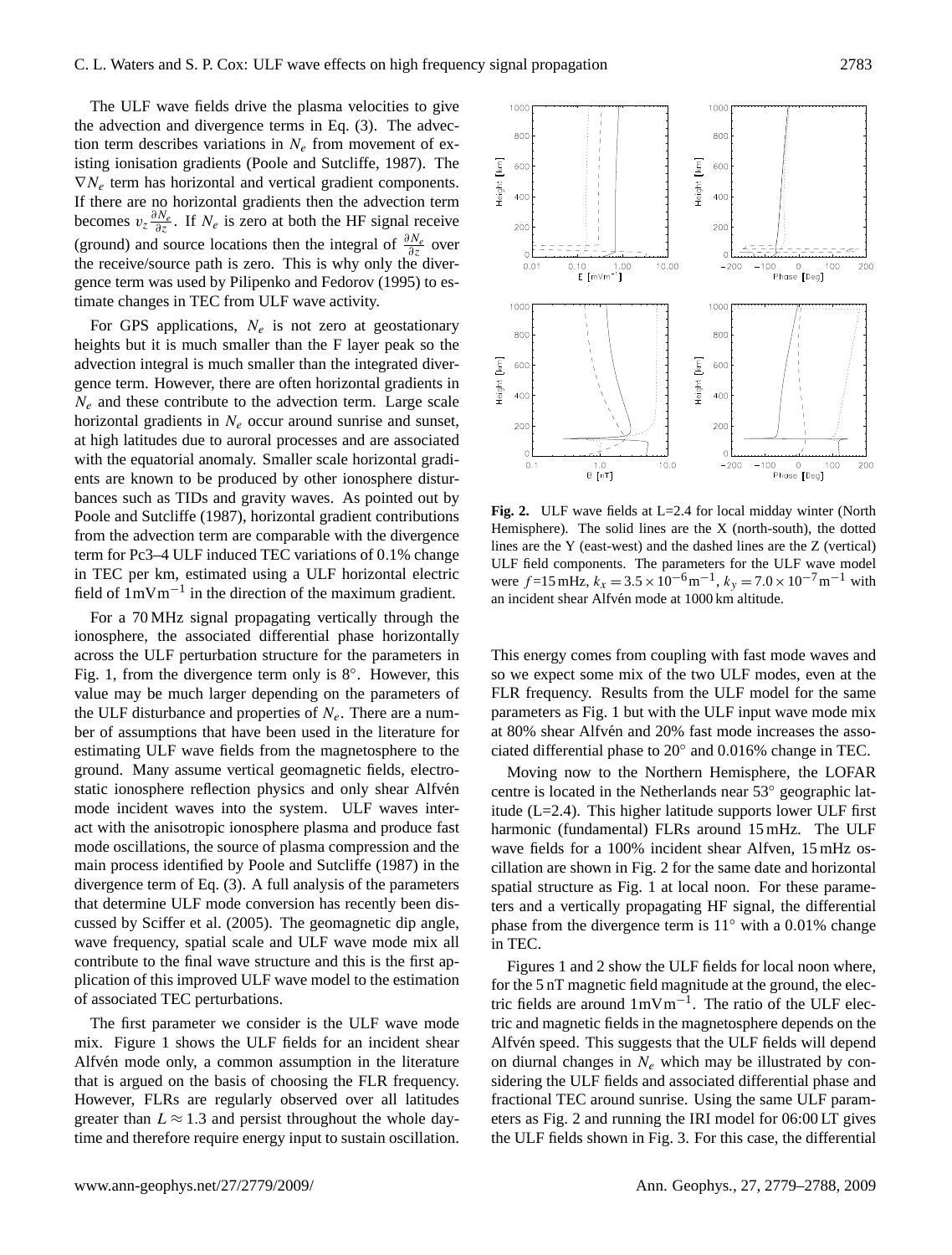

<span id="page-5-0"></span>**Fig. 3.** ULF wave fields at L=2.4 for early morning (06:00 LT) winter (North Hemisphere). The solid lines are the X (north-south), the dotted lines are the Y (east-west) and the dashed lines are the Z (vertical) ULF field components. The values for the ULF wave model were  $f = 15 \text{ mHz}$ ,  $k_x = 3.5 \times 10^{-6} \text{ m}^{-1}$ ,  $k_y = 7.0 \times 10^{-7} \text{ m}^{-1}$  with an incident shear Alfvén mode at 1000 km altitude.

phase across the horizontal ULF structure due to the divergence term is 227◦ . Most of this arises from the presence of a large vertical gradient in  $v<sub>z</sub>$  in the E region.

In addition to the divergence term, the early morning (and sunset) case must also consider horizontal gradients from the advection term. While [Poole and Sutcliffe](#page-8-19) [\(1987\)](#page-8-19) acknowledged that the advection term might be important, depending on the gradients and the ULF electric field magnitude, previous estimates have discarded contributions from this term. For the same parameters as Fig. [3,](#page-5-0) the IRI model was used to estimate the east-west gradients in  $N_e$  as a function of altitude. These data were multiplied by the ULF  $v_y$  and integrated to yield the advection term. For the parameters in Fig. [3](#page-5-0) the divergence term is 4 times greater than the advection term and the differential phase for the 70 MHz signal increases to 283◦ with a 2.2% change in TEC. However, it is not yet clear in ULF wave research that a 100% incident shear Alfvén wave mode is realistic. For 90% input shear Alfvén mode mix the differential phase from both the divergence and advection contributions is 105◦ with a 0.8% change in TEC while for an 80% shear Alfvén ULF mode mix, the differential phase and change in TEC are 54◦ and 0.5%, respectively.

## **4 Discussion**

The magnitude of the change in ionosphere TEC due to ULF wave activity depends on properties of the ULF disturbance. While many of the ULF wave properties can be directly measured there are a number that require further research in order to quantify them more accurately. The amplitudes of the magnetic field perturbations at the ground over the ULF band are easily measured. A number of studies of low latitude ULF waves have shown the tendency for the amplitude to increase during the local day time [\(Waters,](#page-9-3) [1992;](#page-9-3) [Bloom and Singer,](#page-8-30) [1995\)](#page-8-30), particularly around noon with a general decrease in amplitude with increasing frequency [\(Campbell,](#page-8-31) [1966\)](#page-8-31), except where the local field line resonance enhances the amplitude. Enhanced geomagnetic activity, parameterised by the  $K_p$  index, increases the amplitude and widens the frequency band of ULF oscillations.

The spatial structure of ULF variations produces a similar spatial variation in  $N_e$  causing differential phase for interferometry based radio astronomy techniques. While some measurements of ULF wave spatial structures are available, there are details that are not fully understood. The azimuthal structure may be estimated using Eq. [\(20\)](#page-3-1). Reported m-numbers at low latitudes range from zero up to 15 while most reports seem to favour  $m=3$  to 5 [\(Ostwald et al.,](#page-8-27) [1993;](#page-8-27) [Waters et al.,](#page-9-4) [1991b;](#page-9-4) [Ziesolleck et al.,](#page-9-5) [1993\)](#page-9-5). These measurements come from ground based magnetometer arrays and assume a dominant value for the spatial structure,  $k$ . The ULF azimuthal spatial structure should be more realistically described by a k spectrum.

There is an upper limit to the m-number of ULF signals that can be detected using ground magnetometers. This is related to the exponential decay of the ULF signal as it converts into an EM wave in the atmosphere. The ULF signals are exponentially attenuated for spatial scale sizes of the order of the ground to ionosphere E-region height [\(Hughes](#page-8-32) [and Southwood,](#page-8-32) [1976;](#page-8-32) [Ponomarenko et al.,](#page-8-33) [2001\)](#page-8-33) so that the ionosphere/atmosphere acts as a spatial, low pass filter. This means that it is possible that small scale ULF perturbations may be present in the ionosphere but little ULF signal will be detected at the ground. At present, ground magnetometer measurements of ULF waves are used to ensure that variations seen in the ionosphere data are due to ULF wave activity rather than by other processes such as gravity waves or TIDs [\(Menk et al.,](#page-8-34) [2007\)](#page-8-34). This is clearly not possible for the small spatial scale ULF waves. Measurements of ULF properties in the ionosphere at low latitudes are required in order to determine the properties of small scale ULF activity. [Gaussiran et al.](#page-8-8) [\(2004\)](#page-8-8) discuss one possible method using LOFAR for obtaining suitable data.

Quantifying the spatial structure in the geomagnetic northsouth direction is more problematic. Around the local field line resonant frequencies, the spatial structure may be measured using the ULF magnetic field amplitude data from an array of north-south spaced magnetometers with the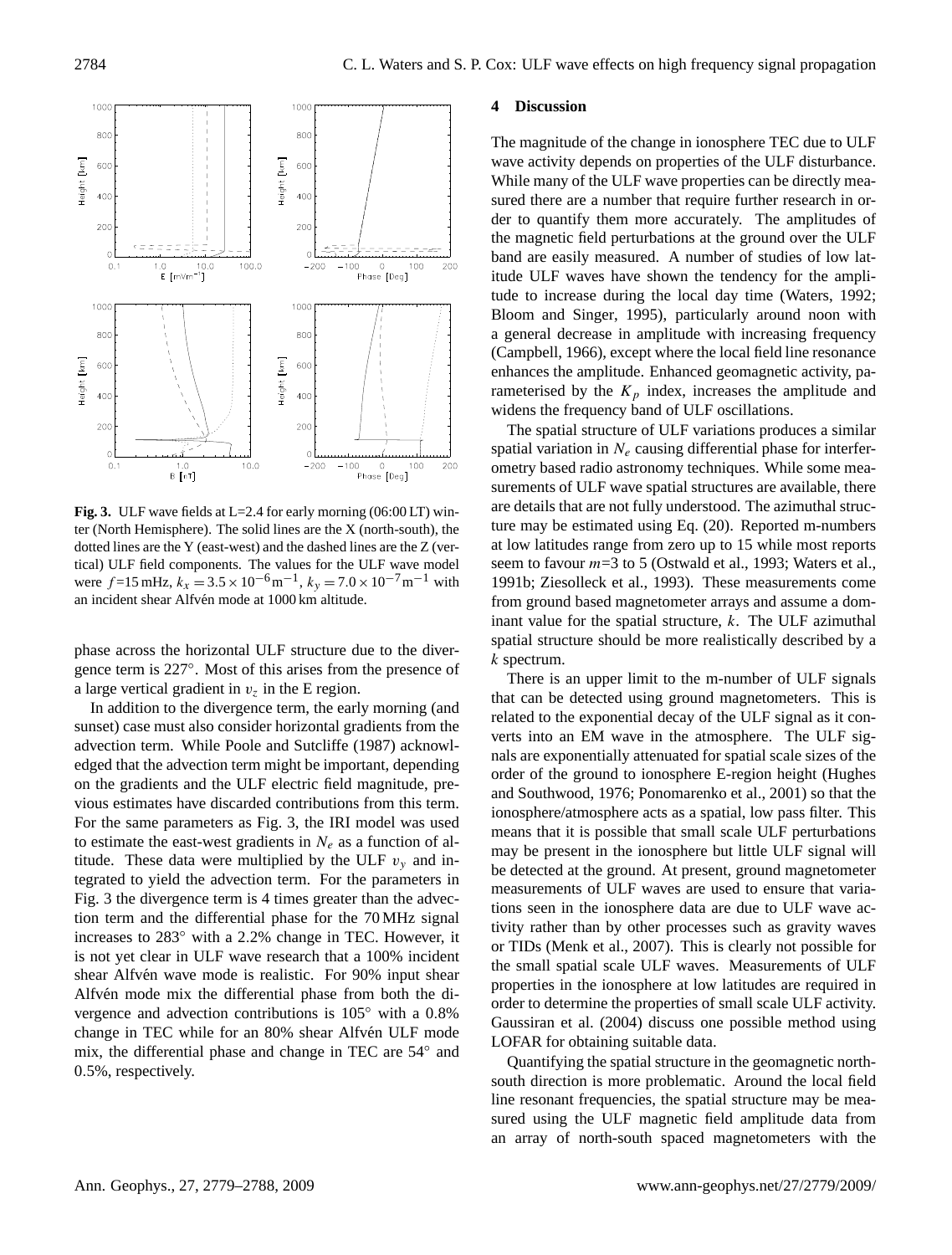

<span id="page-6-0"></span>**Fig. 4.** The differential phases for noon and summer at L=1.6 (South Hemisphere) for a 70 MHz signal due to changes in TEC from a 50 mHz ULF wave as a function of the ULF wave spatial scale size. The ionosphere and neutral atmosphere parameters are the same as those used for Fig. [1.](#page-3-0) The upper boundary wave mode mix is 80% shear Alfvén mode.

amplitude versus latitude data approximated by a gaussian function. Fourier transforming this profile yields the spectrum for  $k_x$ . These properties suggest limits on the likely values for  $k_x$  and  $k_y$  so we have calculated the ULF wave solutions for a range of ULF spatial structures as shown in Figs. [4](#page-6-0) and [5,](#page-6-1) keeping in mind that the values for  $k_x$  derived from ground based magnetometer data are also influenced by the ionosphere/atmosphere spatial low pass filter described above.

One final parameter is required to yield a ULF wave solution. This is the ULF wave mode mix at the upper boundary of the model. It is generally accepted that for the larger spatial scale waves seen at the ground, the fast mode provides the energy source for the excitation of FLRs. Around the local FLR frequencies we would expect the shear Alfven mode to dominate the mode mix. At low latitudes, a particular geomagnetic field trace has a greater proportion of the path affected by ionosphere plasma compared with a field trace from higher latitudes. This tends to dampen FLRs at the lower latitudes, increasing the resonance width (spatial scale size) which reduces the differential phase over a given distance. Efforts to obtain more realistic estimates of the ULF wave mode mix are presently being pursued using higher dimensional ULF wave modeling studies (e.g., [Waters and](#page-9-6) [Sciffer,](#page-9-6) [2008\)](#page-9-6).

In order to determine how the ULF spatial structure affects changes in  $N_e$ , the differential phase and percentage change in TEC were calculated over a range of  $k_x$ ,  $k_y$  values and ULF mode mixtures. For a 70 MHz EM signal passing vertically through the ionosphere, the differential phase over distances of half the ULF horizontal wavelengths introduced by a 50 mHz perturbation with 80% shear Alfvén mode mix at the upper boundary (1000 km) is shown in Fig. [4.](#page-6-0) There is a hint of symmetry with  $k$ . In fact, the plot would be sym-



<span id="page-6-1"></span>**Fig. 5.** The variation in differential phase for a 70 MHz signal due to changes in TEC from a 15 mHz ULF wave with ULF wave mix of 80% shear Alfvén mode at 1000 km altitude, as a function of the ULF wave spatial scale size. **(a)** Local noon using the divergence term only, **(b)** local morning (06:00 LT) including the advection and divergence terms.

metric if the geomagnetic field dip angle was vertical. Asymmetries in the response of the ionosphere to ULF wave fields versus spatial scale arise from the relationship between the horizontal ULF wave number and the horizontal projection of the geomagnetic field (north-south direction), as discussed by [Sciffer et al.](#page-8-23) [\(2005\)](#page-8-23). The differential phase is up to 22◦ but this excludes the advection term, ignoring horizontal gradients in  $N_e$ . For GPS applications, the percentage change in TEC can also be obtained from Fig. [4](#page-6-0) by changing the phase axis to %TEC and setting the maximum value at 0.02%.

The ULF wave amplitudes generally decrease with increasing frequency [\(Campbell,](#page-8-31) [1966\)](#page-8-31) and typical L=1.6 amplitudes are a few nT. An additional amplitude effect at the higher ULF frequencies, such as 50 mHz, is the inductive response of the ionosphere discussed by [Yoshikawa et al.](#page-9-7) [\(2002\)](#page-9-7) and [Sciffer et al.](#page-8-23) [\(2005\)](#page-8-23) which may reduce the ULF amplitudes sensed at the ground. Studies of the role of this inductive effect and under what conditions it becomes important are part of present ULF wave research.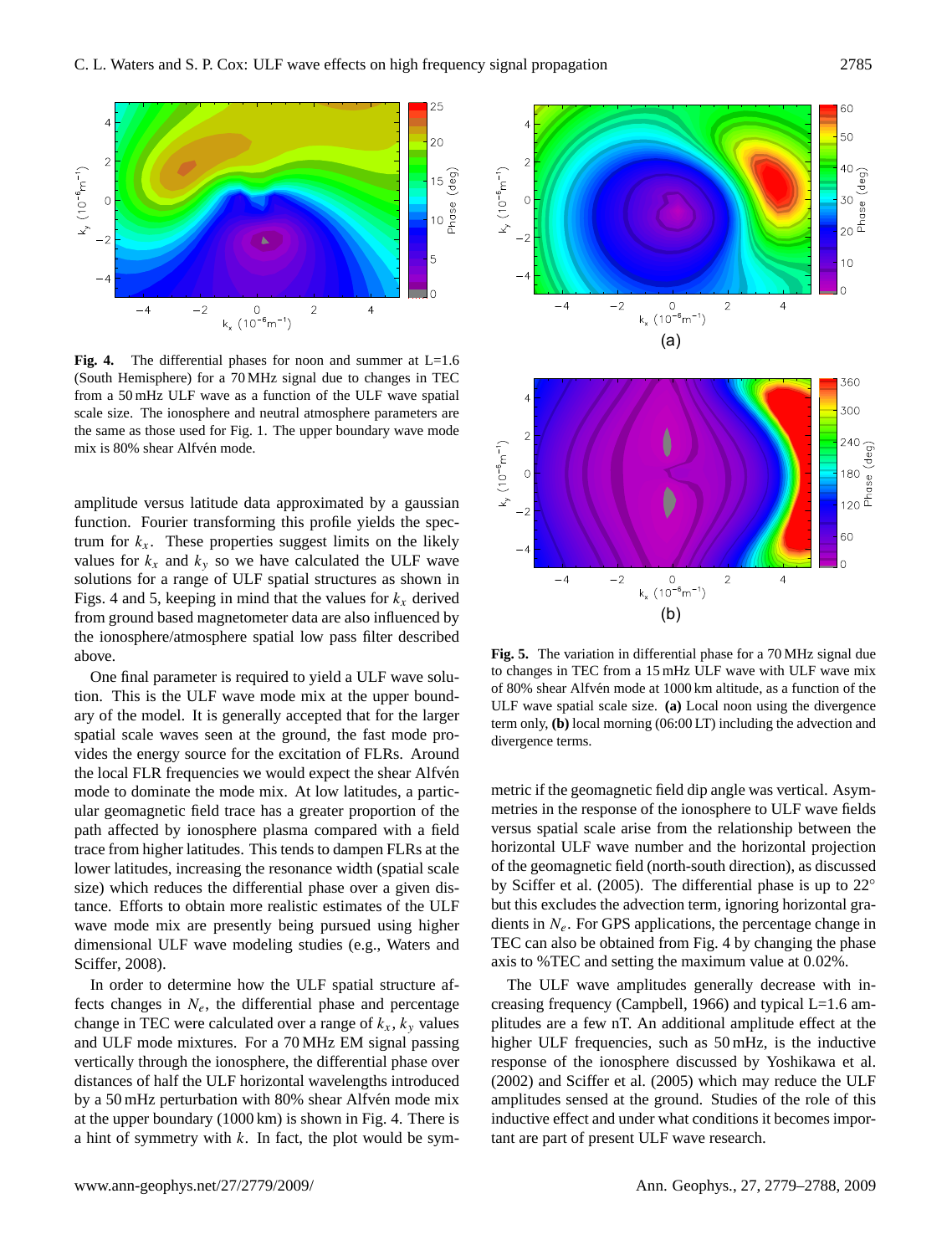For the lower ULF frequency (15 mHz), amplitudes at the ground easily reach 5 nT. Figure [5](#page-6-1) shows the differential phase for the 15 mHz, L=2.4, Northern Hemisphere case. Figure 5a is for local noon with no advection term contribution. The maximum differential phase and associated maximum percentage TEC is 62° and 0.07%, respectively. Figure 5b shows the differential phase for 06:00 local time at L=2.4, including the advection contribution. The TEC for dawn compared with noon reduces by a factor of 10, increasing the ULF electric fields. The maximum differential phase is found for large positive values for  $k_x$  and involves almost 5 cycles (1770◦ ).

Large variations in TEC may been observed for very small to zero ULF magnetic field amplitudes seen by ground magnetometers due to the spatial filtering. Ground magnetometer data provide many insights into the properties of ULF waves. However, to obtain more complete information, ULF data are required over a spatial region in the ionosphere. A few spatial measurements of ULF waves in the ionosphere have been obtained using Dopppler sounding techniques [\(Yeoman](#page-9-8) [et al.,](#page-9-8) [2000;](#page-9-8) [Baddeley et al.,](#page-7-3) [2005;](#page-7-3) [Waters et al.,](#page-9-9) [2007\)](#page-9-9). ULF scale sizes down to 50 km have been observed for latitudes near L=6 [\(Baddeley et al.,](#page-7-3) [2005\)](#page-7-3). These smaller scale ULF events are thought to be generated through wave-particle interactions associated with magnetospheric ring current ions. If this is the case, the occurrence of these small scale waves may be limited in latitude.

Doppler sounder measurements of ULF waves at low latitudes (L 1.8–2.8) have revealed resonance structures with scale sizes smaller than those seen in ground magnetometer data [\(Menk et al.,](#page-8-34) [2007\)](#page-8-34). These observations and recent modeling show that ULF scale sizes in the ionosphere at low latitudes may be routinely as small as 150 km, half those determined from ground based data [\(Waters and Sciffer,](#page-9-6) [2008\)](#page-9-6). The spatial scale size appears to be a function of the ionosphere Pedersen conductance.

Another recent technique that is being used to understand the relationship between ULF wave properties in the ionosphere compared with those seen at the ground involves overthe-horizon radars (OTHR). The Super Dual Auroral Radar Network (SuperDARN) is an international consortium that operate and conduct research on the data returned by 21 radars that ring the northern and southern auroral regions. Technical details of the radars are described in [Greenwald](#page-8-35) [et al.](#page-8-35) [\(1985\)](#page-8-35). The Doppler shifts in the backscattered radar returns provide estimates of the plasma velocity. Since the received radar signals refract and do not pass through the ionosphere into space, this method provides information on both the advection and divergence mechanisms.

Signatures of ULF waves have been seen in both the ionosphere and ground scatter returns [\(Walker et al.,](#page-8-36) [1979;](#page-8-36) [Fen](#page-8-37)[rich et al.,](#page-8-37) [1995;](#page-8-37) [Yeoman et al.,](#page-9-8) [2000;](#page-9-8) [Ponomarenko et al.,](#page-8-33) [2001;](#page-8-33) [Baddeley et al.,](#page-7-4) [2002;](#page-7-4) [Ponomarenko et al.,](#page-8-38) [2005;](#page-8-38) [Fen](#page-8-39)[rich et al.,](#page-8-39) [2006;](#page-8-39) [Waters et al.,](#page-9-9) [2007\)](#page-9-9). The radars can detect ULF signatures when the spatial scale prevents the signal

appearing at the ground [\(Yeoman et al.,](#page-9-8) [2000;](#page-9-8) [Yeoman and](#page-9-10) [Wright,](#page-9-10) [2001;](#page-9-10) [Baddeley et al.,](#page-7-4) [2002\)](#page-7-4). Furthermore, data from the radars are available at much smaller spatial resolution (∼45 km) and over large regions of water where ground magnetometers do not exist. As more radars are constructed with overlapping fields of view and at lower latitudes more precise information will become available on the spatial structure of ULF waves, allowing more detailed knowledge of the relationship between the ground and ionosphere signatures of ULF disturbances in the geomagnetic field.

# **5 Conclusion**

The variations in the phase of HF signals passing through the ionosphere depends on the temporal variations in TEC along the propagation path. We have shown that ULF waves, incident from the magnetosphere and through their interaction with the ionosphere, may cause differential phase variations in 70 MHz signals from a few degrees up to 5 cycles over the scale size of the ULF disturbance.

The interaction of ULF waves with the ionosphere plasma is a complex process that involves the ULF frequency, spatial scale, geomagnetic field dip angle, ionosphere conductances and ULF wave mode mix. For small spatial scale ULF activity it is possible that large TEC variations may be observed while the ground magnetometer signal is very small or even absent. The spatial scale size of the ULF disturbance and associated ionosphere/atmosphere screening is responsible for this effect. Further research is required to obtain estimates of the ULF spatial scales and the ULF wave mode mix, particularly at low latitudes. These require in-situ observations within the ionosphere such as those provided by the Super-DARN data.

*Acknowledgements.* Topical Editor M. Pinnock thanks two anonymous referees for their help in evaluating this paper.

## **References**

- <span id="page-7-1"></span>Alfvén, H. and Fälthammar: Cosmical electrodynamics, Oxford University Press, 1963.
- <span id="page-7-2"></span>Allan, W. and Poulter, E. M.: ULF waves – Their relationship to the structure of the Earth's magnetosphere, Rep. Prog. Phys., 55, 533–598, 1992.
- <span id="page-7-4"></span>Baddeley, L. J., Yeoman, T. K., Wright, D. M., Davies, J. A., Trattner, K. J., and Roeder, J. L.: Morning sector drift-bounce resonance driven ULF waves observed in artificially-induced HF radar backscatter, Ann. Geophys., 20, 1487–1498, 2002, [http://www.ann-geophys.net/20/1487/2002/.](http://www.ann-geophys.net/20/1487/2002/)
- <span id="page-7-3"></span>Baddeley, L. J., Yeoman, T. K., and Wright, D. M.: HF doppler sounder measurements of the ionospheric signatures of small scale ULF waves, Ann. Geophys., 23, 1807–1820, 2005, [http://www.ann-geophys.net/23/1807/2005/.](http://www.ann-geophys.net/23/1807/2005/)
- <span id="page-7-0"></span>Bastian, T. S.: Low-frequency solar radiophysics with LOFAR and FASR, Planet. Space Sci., 52, 1381–1389, 2004.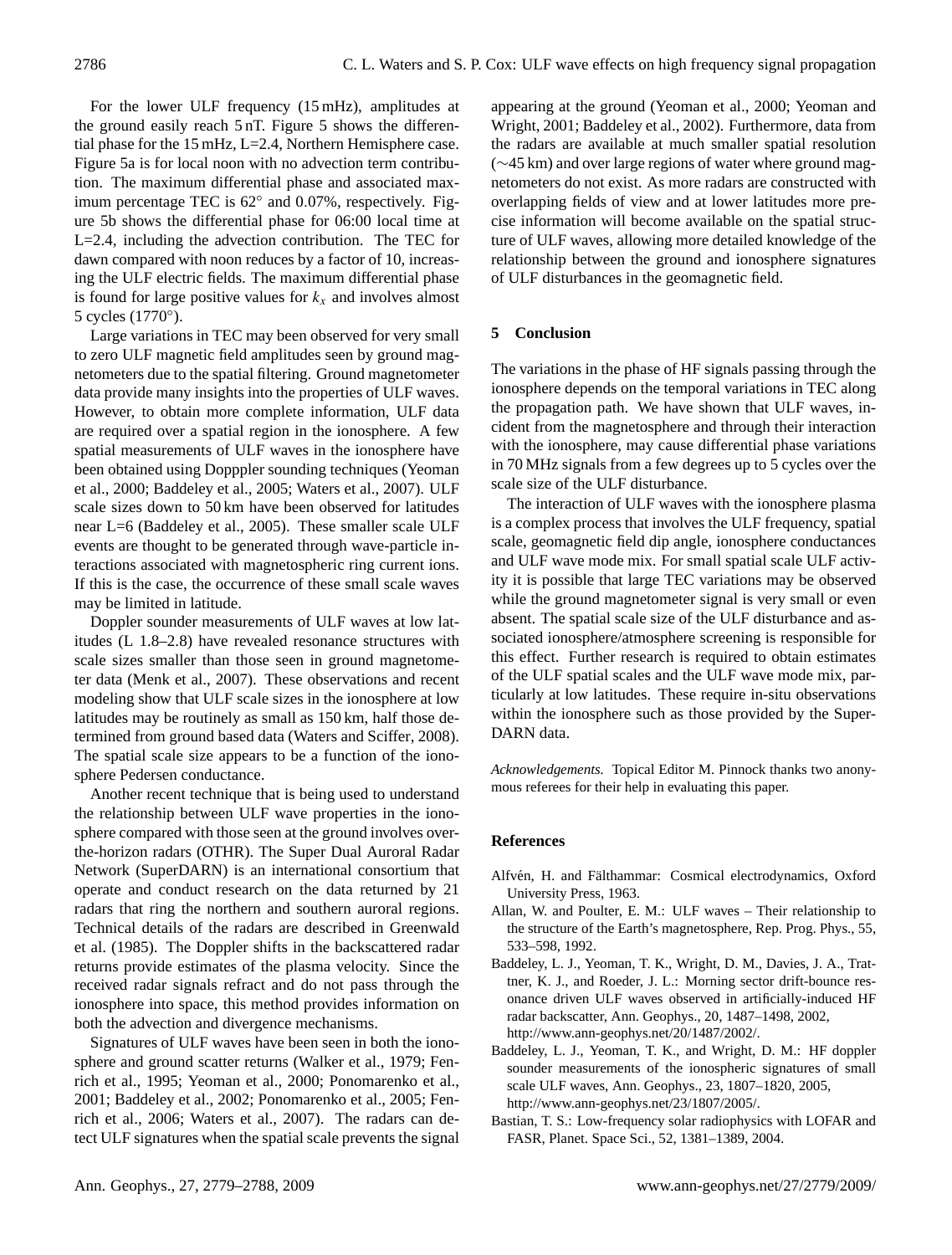- <span id="page-8-30"></span>Bloom, R. M. and Singer, H. J.: Diurnal trends in geomagnetic noise power in the Pc 2 through Pc 5 bands at low geomagnetic latitudes, J. Geophys. Res., 100, 14943–14953, 1995.
- <span id="page-8-31"></span>Campbell, W. H.: A review of the equatorial studies of rapid fluctuations in the Earth's magnetic field, Ann. Geophys., 22, 492–500, 1966.
- <span id="page-8-5"></span>Carilli, C. and Rawlings, S.: Science with the square kilometre array, Elsevier, Amsterdam, Netherlands, 2004.
- <span id="page-8-17"></span>Cummings, W. D., O'Sullivan, R. J., and Coleman, P. J.: Standing Alfven waves in the magnetosphere, J. Geophys. Res., 74, 778– 793, 1969.
- <span id="page-8-2"></span>Davies, K. and Hartman, G. K.: Short-period fluctuations in total columnar electron content, J. Geophys. Res., 81, 3431–3434, 1976.
- <span id="page-8-10"></span>Erickson, W. C., Perley, R. A., Flatters, C., and Kassim, N. E.: Ionospheric corrections for VLA observations using local GPS data, Astron. Astrophys., 366, 1071–1080, 2001.
- <span id="page-8-37"></span>Fenrich, F. R., Samson, J. C., Sofko, G., and Greenwald, R. A.: ULF high- and low-m field line resonances observed with the Super Dual Auroral Radar Network, J. Geophys. Res., 100, 21535– 21547, 1995.
- <span id="page-8-39"></span>Fenrich, F. R., Waters, C. L., Connors, M., and Bredeson, C.: Ionospheric signatures of ULF waves: Passive radar techniques, in: Magnetospheric Current Systems, edited by: Takahashi, K., Chi, P., Denton, R. E., and Lysak, R. L., Geophysical Monograph 169, pp. 259–272, American Geophysical Union, Washingtion, D.C., 2006.
- <span id="page-8-8"></span>Gaussiran, T. L., Bust, G. S., and Garner, T. W.: LOFAR as an ionospheric probe, Planet. Space Sci., 52, 1375–1380, doi:10. 1016.j.pss.2004.09.007, 2004.
- <span id="page-8-35"></span>Greenwald, R. A., Baker, K. B., Hutchins, R. A., and Hanuise, C.: An HF phased-array radar for studying small-scale structure in the high-latitude ionosphere, Radio Sci., 20, 63–79, 1985.
- <span id="page-8-25"></span>Hedin, A. E.: Extension of the MSIS thermosphere model into the middle and lower atmosphere, J. Geophys. Res., 96, 1159–1172, 1991.
- <span id="page-8-11"></span>Hinder, R. and Ryle, M.: Atmospheric limitations to the angular resolution of aperture synthesis radio telescopes, Mon. Not. R. astr. Soc., 154, 229–253, 1971.
- <span id="page-8-28"></span>Hughes, W. J.: Hydromagnetic waves in the magnetosphere, in: Solar-Terrestrial Physics, edited by: Carovillano, R. L. and Forbes, J. M., D. Reidel Pub. Co., 1983.
- <span id="page-8-32"></span>Hughes, W. J. and Southwood, D.: The screening of micropulsation signals by the atmosphere and ionosphere, J. Geophys. Res., 81, 3234–3240, 1976.
- <span id="page-8-7"></span>Kassim, N., Perley, R., Erickson, W., and Dwarakanath, K.: Subarcminute resolution imaging of radio sources at 74 MHz with the very large array, Astron. J., 106, 2218–2228, 1993.
- <span id="page-8-0"></span>Kelley, M. C.: The Earth's Ionosphere, Plasma Physics and Electrodynamics, Academic Press, Inc., San Diego, California, 1989.
- <span id="page-8-15"></span>McIlwain, C. E.: Coordinates for mapping the distribution of magnetically trapped particles, J. Geophys. Res., 66, 3681–3691, 1961.
- <span id="page-8-34"></span>Menk, F. W., Waters, C. L., and Dunlop, S. I.: ULF Doppler oscillations in the low latitude ionosphere, Geophys. Res. Lett., 34, L10104, doi:10.1029/2007GL029300, 2007.
- <span id="page-8-3"></span>Okuzawa, T. and Davies, K.: Pulsations in the total columnar electron content, J. Geophys. Res., 86, 1355–1363, 1981.
- <span id="page-8-26"></span>Olson, J. V. and Rostoker, G.: Longitudional phase variation of Pc

4-5 micropulsations., J. Geophys. Res., 83, 2481–2488, 1978.

- <span id="page-8-12"></span>Orr, D.: Magnetic pulsations within the magnetosphere: A review, J. Atmos. Terr. Phys., 35, 1–50, 1973.
- <span id="page-8-27"></span>Ostwald, P. M., Menk, F. W., Fraser, B. J., Waters, C. L., and McNabb, P. W.: Spatial and temporal characteristics of 15– 100 mHz ULF waves recorded across a low-latitude azimuthal array, Ann. Geophys., 11, 742–752, 1993.
- <span id="page-8-6"></span>Pawsey, J. L. and Bracewell, R. N.: Radio Astronomy, Q. J. Roy. Meteorol. Soc., 82, 120–361, 1956.
- <span id="page-8-29"></span>Pilipenko, V. A. and Fedorov, E. N.: Modulation of the total electron content in the ionosphere by geomagnetic pulsations, Geoamgn. Aeron., 34, 516–519, 1995.
- <span id="page-8-33"></span>Ponomarenko, P. V., Waters, C. L., Sciffer, M. D., and Fraser, B. J.: Spatial structure of ULF waves: Comparison of magnetometer and Super Dual Auroral Radar Network data, J. Geophys. Res., 106, 10509–10517, 2001.
- <span id="page-8-38"></span>Ponomarenko, P. V., Menk, F. W., Waters, C. L., and Sciffer, M. D.: Pc3–4 ULF waves observed by the SuperDARN TIGER radar, Ann. Geophys., 23, 1271–1280, 2005,
	- [http://www.ann-geophys.net/23/1271/2005/.](http://www.ann-geophys.net/23/1271/2005/)
- <span id="page-8-19"></span>Poole, A. W. V. and Sutcliffe, P. R.: Mechanisms for observed total electron content pulsations at mid latitudes, J. Atmos. Terr. Phys., 49, 231–236, 1987.
- <span id="page-8-24"></span>Prince, C. E. and Bostick, F. X.: Ionospheric transmission of transversely propagated plane waves at micropulsation frequencies and theoretical power spectrums., J. Geophys. Res., 69, 3213– 3234, 1964.
- <span id="page-8-20"></span>Rishbeth, H. and Garriott, O.: Introduction to ionospherice physics, Academic Press, New York, 1969.
- <span id="page-8-18"></span>Rishbeth, H. and Garriott, O. K.: Relationship between simultaneous geomagnetic and ionospheric oscillations, Radio Sci., 68D, 339–343, 1964.
- <span id="page-8-1"></span>Schunk, R. W. and Nagy, A. F.: Ionospheres of the terrestrial planets, Rev. Geophys. Space Phys., 18, 813–852, 1980.
- <span id="page-8-22"></span>Sciffer, M. D. and Waters, C. L.: Propagation of ULF waves through the ionosphere: Analytic solutions for oblique magnetic fields, J. Geophys. Res., 107, 1297–1311, 2002.
- <span id="page-8-23"></span>Sciffer, M. D., Waters, C. L., and Menk, F. W.: A numerical model to investigate the polarisation azimuth of ULF waves through an ionosphere with oblique magnetic fields, Ann. Geophys., 23, 3457–3471, 2005, [http://www.ann-geophys.net/23/3457/2005/.](http://www.ann-geophys.net/23/3457/2005/)
- <span id="page-8-4"></span>Skone, C.: Mitigating geomagnetic noise in airborne magnetic surveys using GPS, in: ION GNSS 2008, Savannah, Georgia, USA, 2008.
- <span id="page-8-21"></span>Stix, T. H.: The theory of plasma waves., McGraw-Hill, New York, 1962.
- <span id="page-8-16"></span>Sugiura, M. and Wilson, C. R.: Oscillation of the geomagnetic field and associated magnetic perturbations at conjugate points, J. Geophys. Res., 69, 1211–1216, 1964.
- <span id="page-8-13"></span>Takahashi, K.: ULF waves in the magnetosphere, Rev. Geophys. Suppl., p. 1066, 1991.
- <span id="page-8-14"></span>Takahashi, K., Chi, P. J., Denton, R. E., and Lysak, R. L. (Eds.): Magnetospheric ULF waves: Synthesis and new directions, Geophysical Monograph 169, AGU, Washington, D.C., 2006.
- <span id="page-8-9"></span>Thompson, A. R., Moran, J. M., and Swenson, G. W.: Interferometry and synthesis in radio astronomy, Wiley-Interscience, New York, 2001.
- <span id="page-8-36"></span>Walker, A. D. M., Greenwald, R. A., Stuart, W. F., and Green, C. A.: STARE Auroral Radar Observations of Pc 5 Geomagnetic pulsa-